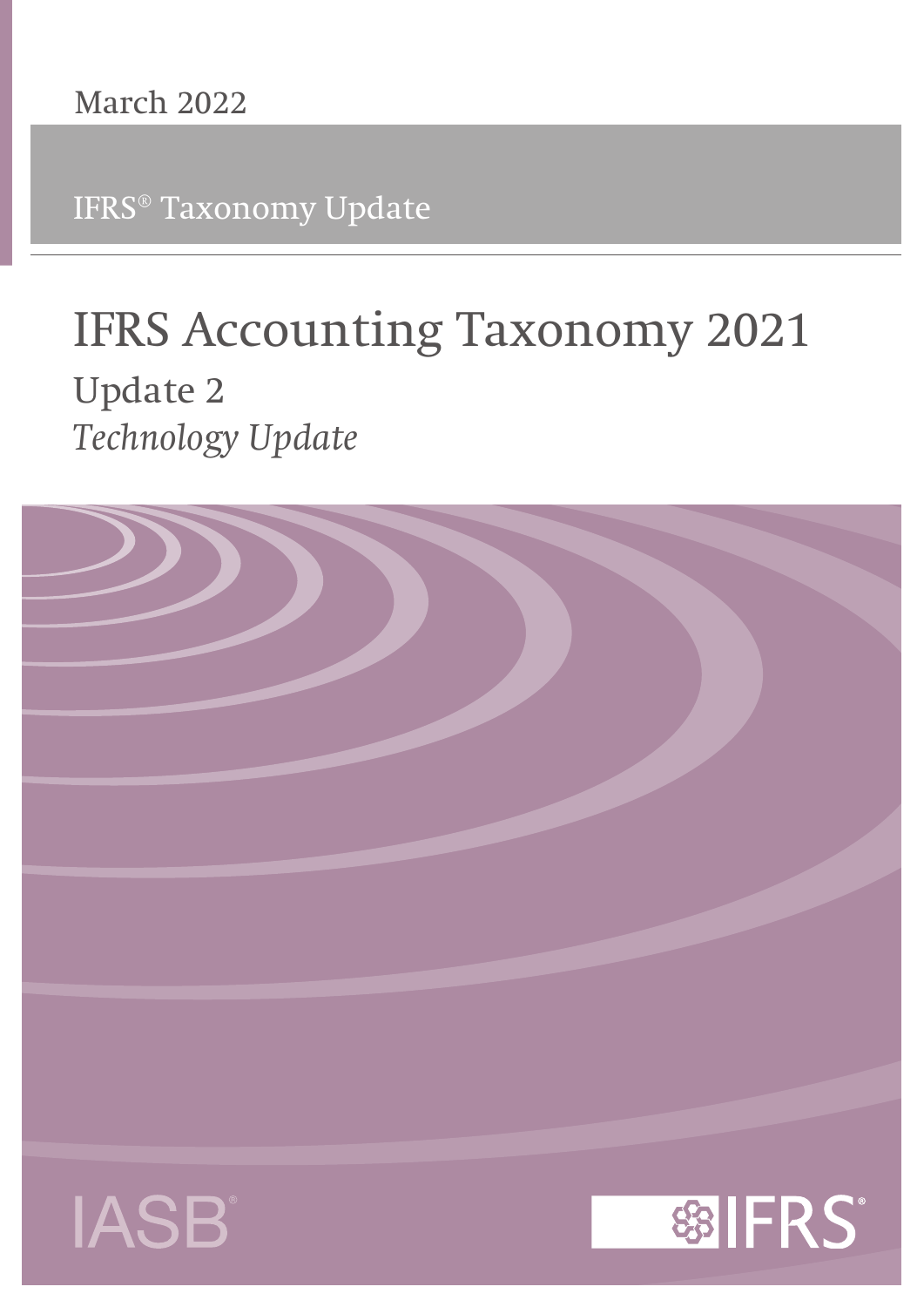# **IFRS® Accounting Taxonomy 2021**

Update 2

*Technology Update*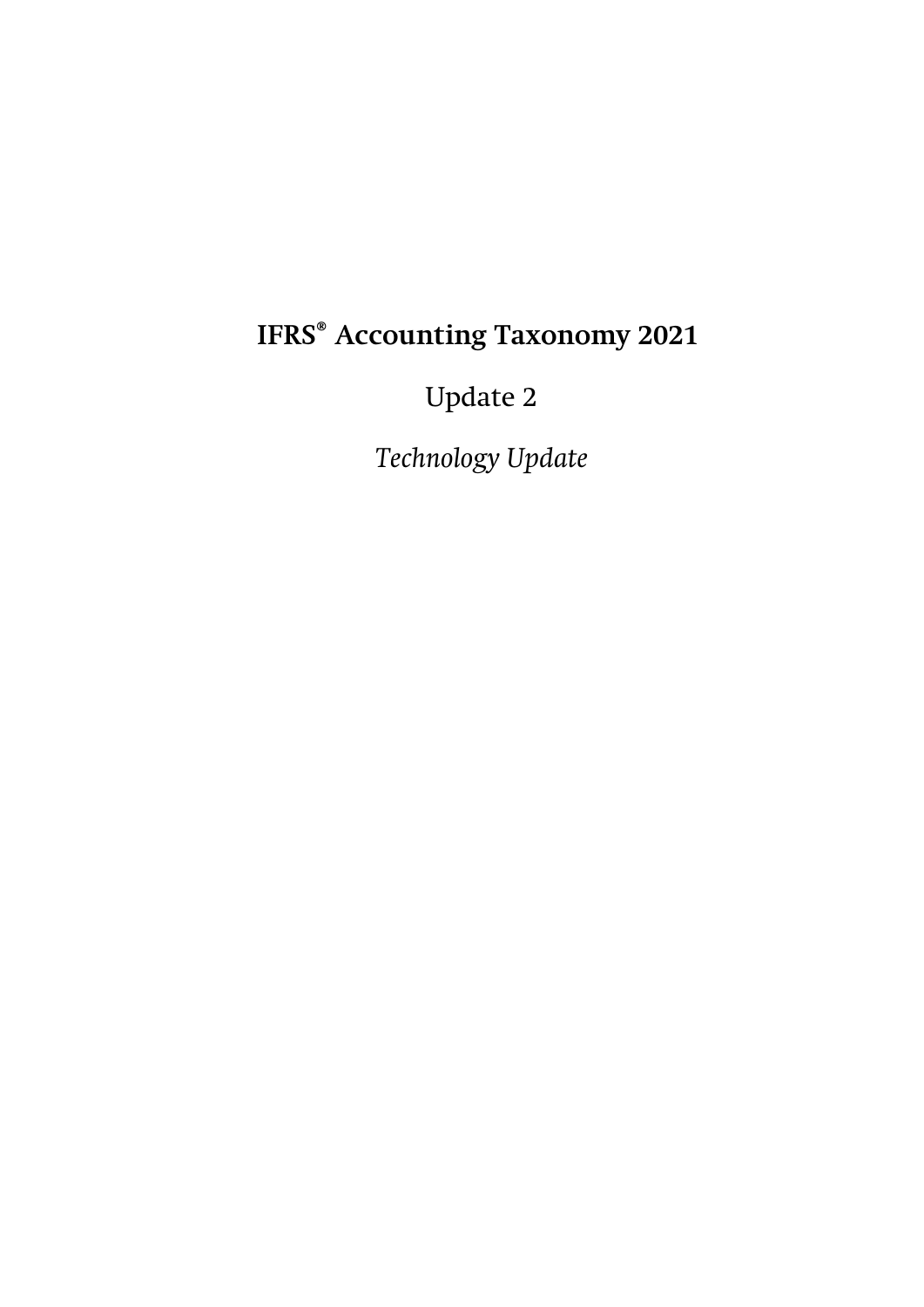IFRS® Accounting Taxonomy 2021—Update 2 *Technology Update* is published by the IFRS Foundation (Foundation).

**Disclaimer:** To the extent permitted by applicable law, the International Accounting Standards Board (IASB) and the Foundation expressly disclaim all liability howsoever arising from this publication or any translation thereof whether in contract, tort or otherwise to any person in respect of any claims or losses of any nature including direct, indirect, incidental or consequential loss, punitive damages, penalties or costs.

Information contained in this publication does not constitute advice and should not be substituted for the services of an appropriately qualified professional.

#### **Copyright © 2022 IFRS Foundation**

**All rights reserved.** Reproduction and use rights are strictly limited. Please contact the Foundation for further details at [permissions@ifrs.org](mailto:permissions@ifrs.org).

 $\text{Copies}$  of  $\text{IASB}^\circ$  publications may be ordered from the Foundation by emailing [customerservices@ifrs.org](mailto:customerservices@ifrs.org) or visiting our shop at<https://shop.ifrs.org>.



The Foundation has trade marks registered around the world including 'IAS®', 'IASB®', the IASB® logo, 'IFRIC®', 'IFRS®', the IFRS® logo, 'IFRS for SMEs®', the IFRS for SMEs® logo, the 'Hexagon Device', 'International Accounting Standards®', 'International Financial Reporting Standards®', 'NIIF®' and 'SIC®'. Further details of the Foundation's trade marks are available from the Foundation on request.

The Foundation is a not-for-profit corporation under the General Corporation Law of the State of Delaware, USA and operates in England and Wales as an overseas company (Company number: FC023235) with its principal office in the Columbus Building, 7 Westferry Circus, Canary Wharf, London, E14 4HD.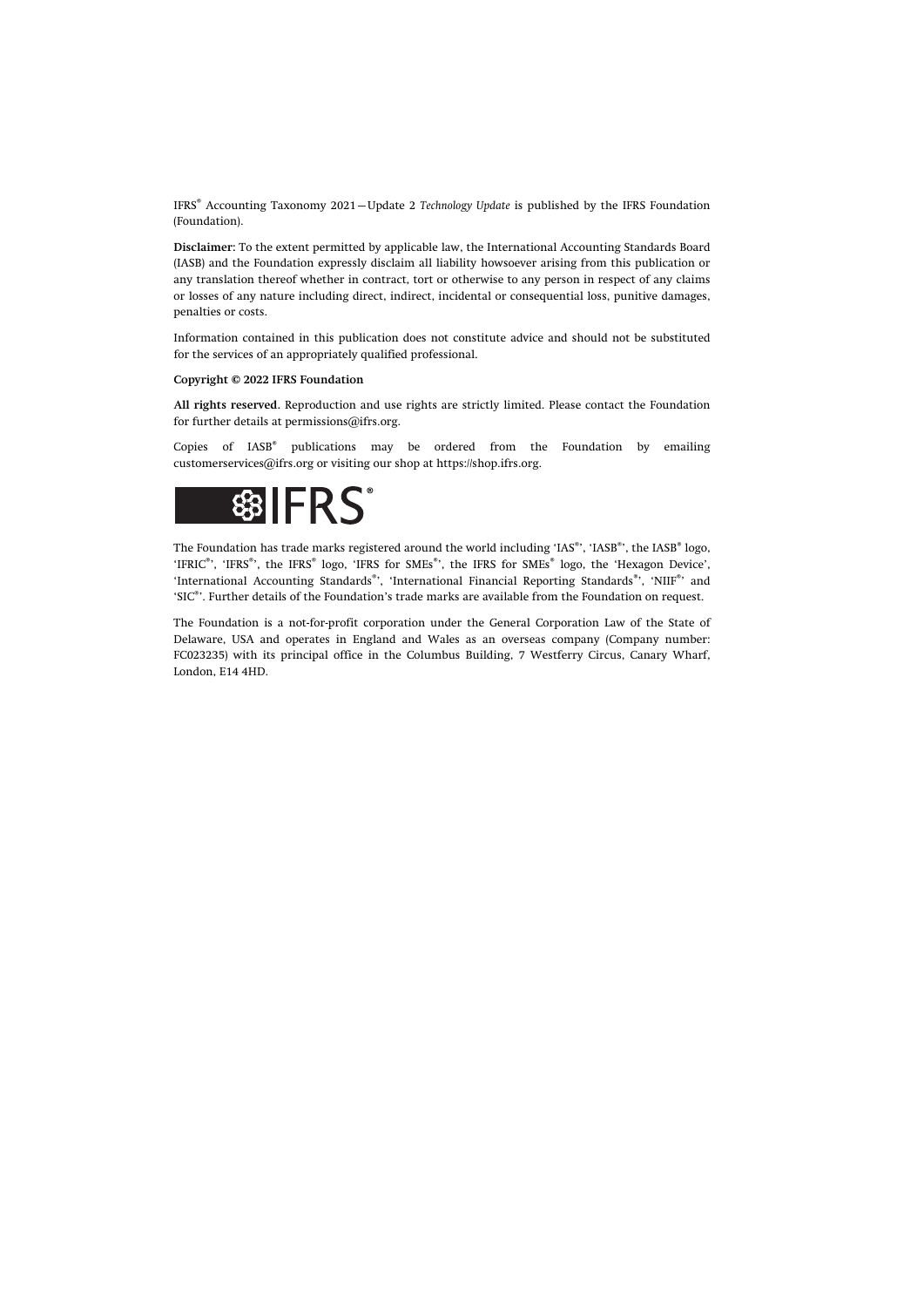## **CONTENTS**

|                                                                                           | from page |
|-------------------------------------------------------------------------------------------|-----------|
| <b>INTRODUCTION</b>                                                                       | 4         |
| Why has the IFRS <sup>®</sup> Foundation made changes to the IFRS Accounting<br>Taxonomy? | 4         |
| <b>IFRS Accounting Taxonomy due process</b>                                               | 4         |
| Who needs to know about these changes?                                                    | 4         |
| <b>IFRS Accounting Taxonomy files</b>                                                     | 4         |
| <b>XBRL SPECIFICATION UPDATES</b>                                                         | 5         |
| Data Type Registry 1.1                                                                    | 5         |
| <b>Transformation Registry 4</b>                                                          | 6         |
| <b>HTTPS</b>                                                                              | 7         |
| <b>CHANGES TO REFERENCE URI LINKS</b>                                                     | 7         |
| <b>ADDITIONAL ENTRY POINTS</b>                                                            | 8         |
| <b>CHANGES TO TITLES FOR DEFINITION LINKBASE ROLES</b>                                    | 9         |
| APPENDIX—IFRS® ACCOUNTING TAXONOMY CONTENT TERMINOLOGY                                    | 11        |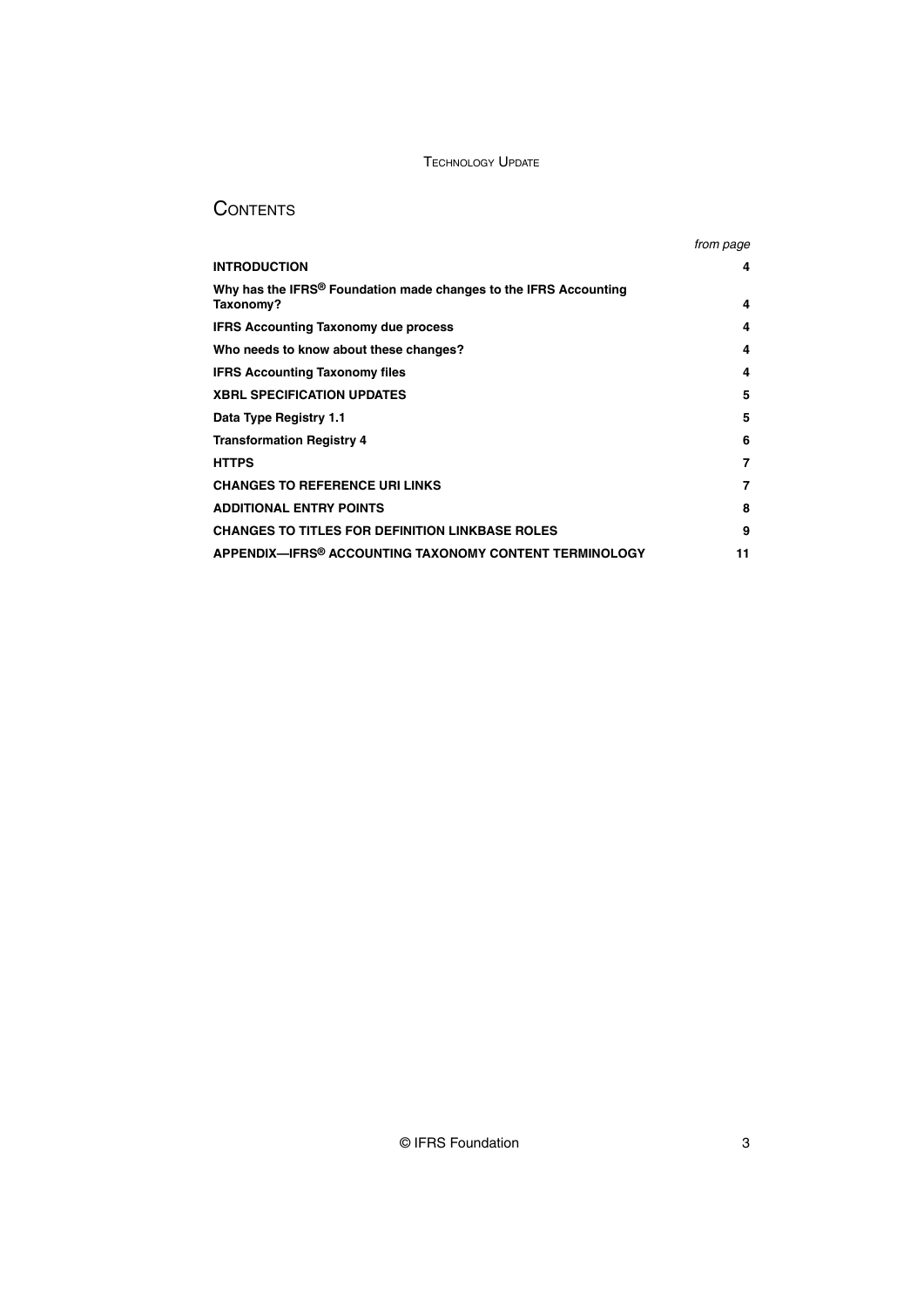#### <span id="page-4-0"></span>**Introduction**

#### **Why has the IFRS® Foundation made changes to the IFRS Accounting Taxonomy?**

This IFRS Accounting Taxonomy update sets out changes to the IFRS Accounting Taxonomy's 'technology'.

The IFRS Accounting Taxonomy 'technology' (in contrast to its 'content') refers to taxonomy features including, but not limited to, the syntax employed to publish and express the content of the IFRS Accounting Taxonomy and the taxonomy architecture used. The architecture relates to taxonomy characteristics such as how the IFRS Accounting Taxonomy content is organised by files and naming protocols. In the context of the IFRS Accounting Taxonomy due process, the IFRS Accounting Taxonomy technology does not include the internal systems used by the Foundation to manage and generate the IFRS Accounting Taxonomy files.

The changes set out in this document were made to reflect developments in the technology (in its more general sense) that underlies or relates to the IFRS Accounting Taxonomy. The changes were also necessary or beneficial to reflect developments in standards and practices, and in the use of the IFRS Accounting Taxonomy or comparable taxonomies in various regulatory environments.

#### **IFRS Accounting Taxonomy due process**

The changes to the IFRS Accounting Taxonomy technology described in this document may affect how the taxonomy can be implemented by its users. However, in accordance with the IFRS Accounting Taxonomy due process, the changes detailed in this document only affect the technology of the IFRS Accounting Taxonomy, and were assessed, but not approved, by the IFRS Taxonomy Consultative Group.<sup>1</sup>

#### **Who needs to know about these changes?**

This document is primarily intended to inform developers and maintainers of XBRL software (such as XBRL processors, report creators or review and consumption tools) about changes that may affect such software.

#### **IFRS Accounting Taxonomy files**

The changes resulting from this Update have been included in the IFRS Accounting Taxonomy 2022.

<sup>1</sup> The IFRS Taxonomy Consultative Group (ITCG) operates under the general principles set out for consultative groups and has terms of reference that set out its objectives and its workings. The technical staff consults the ITCG during the development of IFRS Accounting Taxonomy changes. For more details, please refer to the *[Due Process Handbook](https://www.ifrs.org/content/dam/ifrs/about-us/legal-and-governance/constitution-docs/due-process-handbook-2020.pdf)*.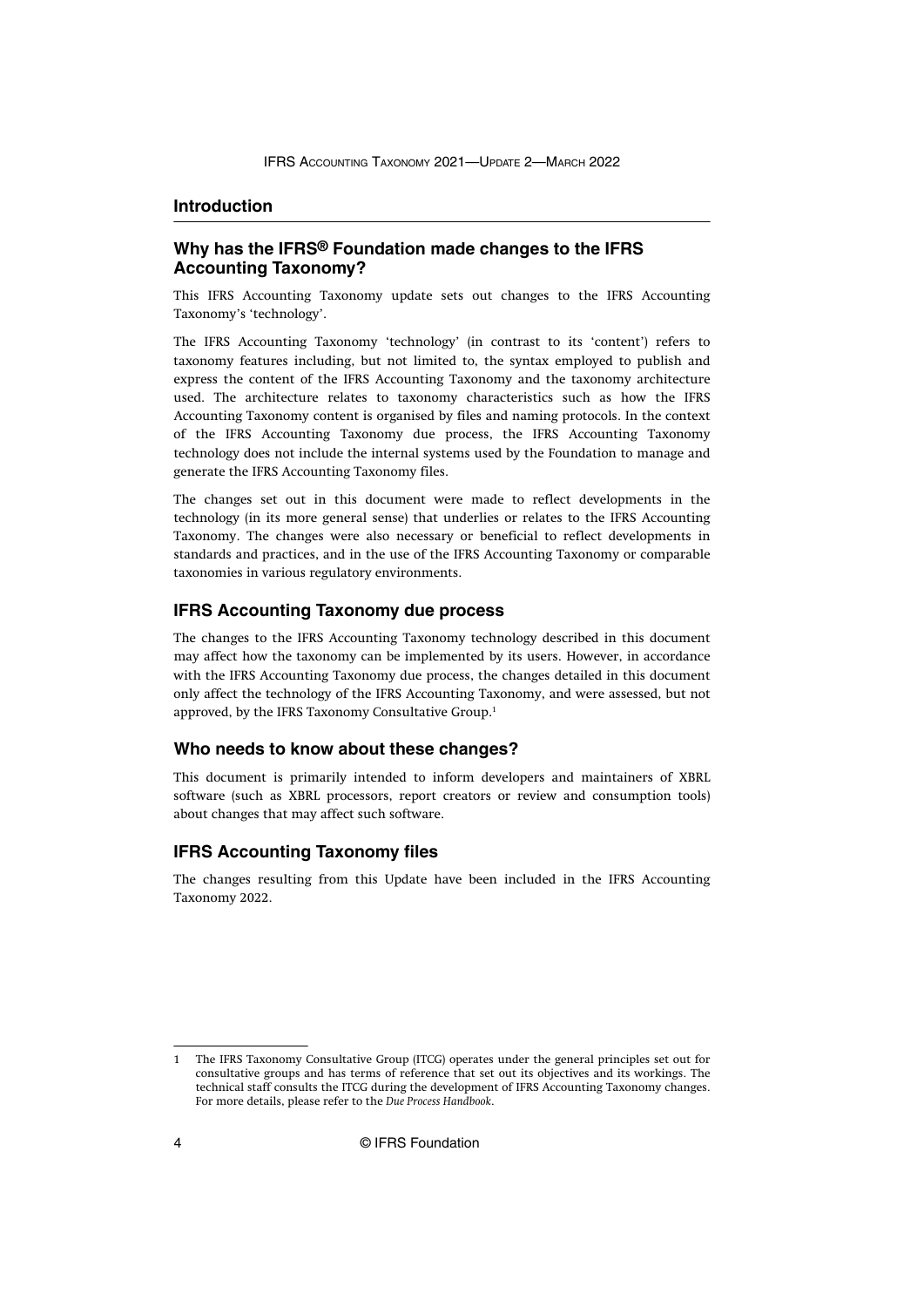#### <span id="page-5-0"></span>**XBRL specification updates**

- Two recently finalised minor updates to the XBRL specifications are relevant to the IFRS Accounting Taxonomy and its supporting materials; both updates are being adopted or recommended by regulatory authorities who use the IFRS Accounting Taxonomy. 1
- Using these updates provides two main benefits. Doing so will ensure that the IFRS Accounting Taxonomy technology is up to date with evolving XBRL specifications and will minimise the costs of software providers who might otherwise need to support a range of specification versions.  $\overline{2}$

#### **Data Type Registry 1.1**

- The XBRL Data Type Registry (DTR) provides a centralised list of common data types to be used in XBRL taxonomies, such as the IFRS Accounting Taxonomy, which go beyond the data types provided in the base XBRL specification. 3
- The IFRS Accounting Taxonomy has previously used Version 1.0 of the data type registry specification. Version 1.1 of this specification reached 'Recommended' status on 8 May 2019. This registry is found at [http://](http://www.xbrl.org/dtr/2020-01-21/dtr.html) [www.xbrl.org/dtr/2020-01-21/dtr.html,](http://www.xbrl.org/dtr/2020-01-21/dtr.html) and the XML schema file that provides the data types described in the registry is found at [https://www.xbrl.org/dtr/](https://www.xbrl.org/dtr/type/2020-01-21/types.xsd) [type/2020-01-21/types.xsd](https://www.xbrl.org/dtr/type/2020-01-21/types.xsd). 4
- Version 1.1 contains some technical differences from the 1.0 registry; notably it combines the num and nonnum schemas of DTR 1.0 into a single schema, changing the location and namespace for several data types used by the IFRS Accounting Taxonomy (such as domainItemType and perShare). 5
- At the XML level, the specific changes required in the IFRS Accounting Taxonomy were: 6
	- (a) namespace references xmlns:nonnum='http://www.xbrl.org/dtr/type/ non-numeric' and xmlns:num='http://www.xbrl.org/dtr/type/numeric' were replaced by xmlns:dtr-types='http://www.xbrl.org/dtr/type/ 2020-01-21';
	- (b) xsd:import elements referring to these two namespaces were changed to import the http://www.xbrl.org/dtr/type/2020-01-21 namespace from the file<https://www.xbrl.org/dtr/type/2020-01-21/types.xsd>; and
	- (c) uses of the num and nonnum prefixes were changed to the dtr-types prefix.
	- The change from DTR 1.0 to DTR 1.1 entails a technical break in continuity at a detailed XML level. However there is no significant functional or semantic difference between DTR 1.1 and DTR 1.0 for the IFRS Accounting Taxonomy (in that all the same data types that were used in DTR 1.0 exist in the DTR 1.1 schema with the same local names, details and equivalent underlying meaning).

7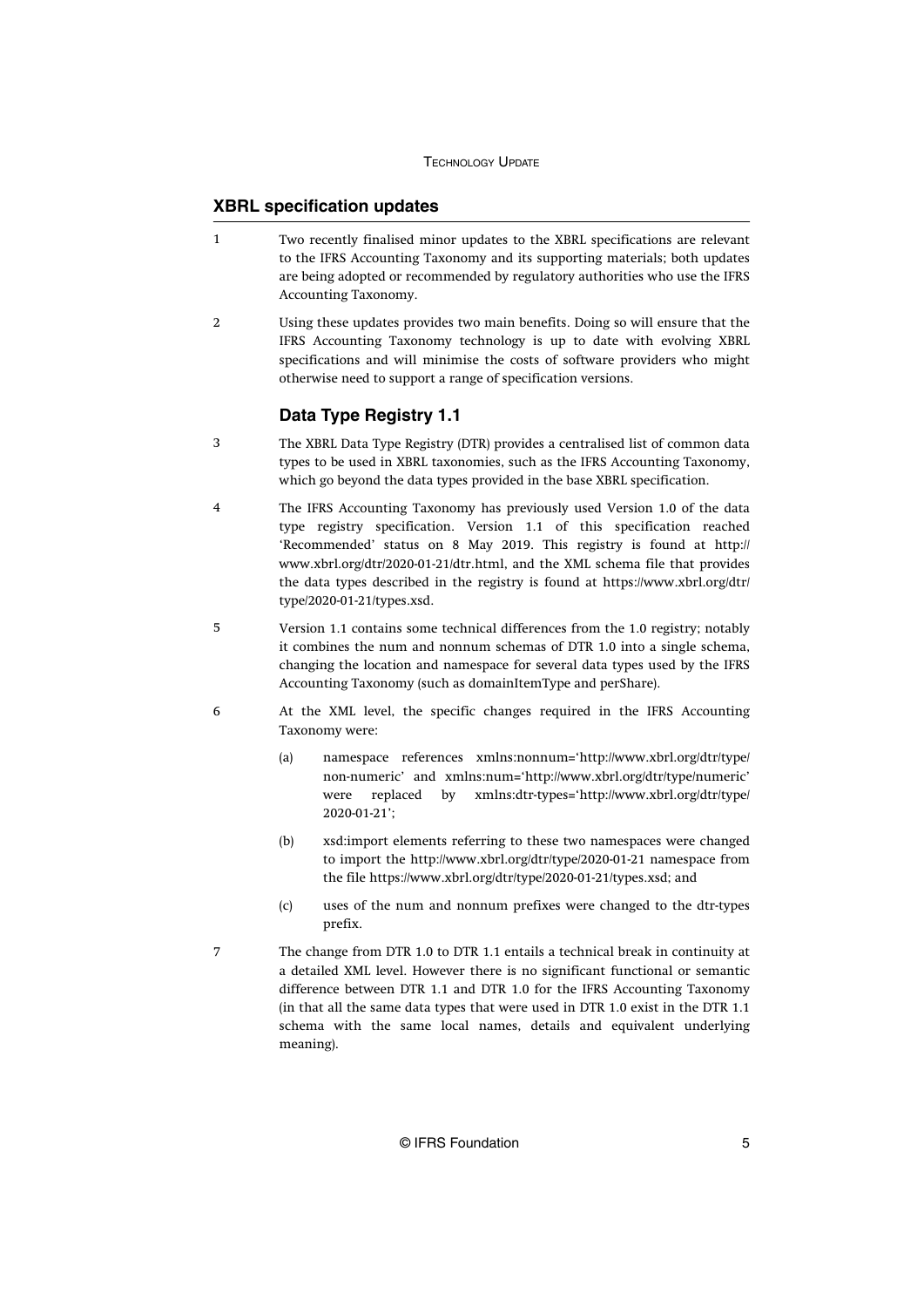#### IFRS ACCOUNTING TAXONOMY 2021—UPDATE 2—MARCH 2022

- <span id="page-6-0"></span>Whether this change will have any impact on any software implementation and how significant that impact will be will depend on the fine detail of the software implementation. The impact will also vary between different products. We expect that any changes required to mitigate any resulting issues will be relatively straightforward. 8
- For the IFRS Accounting Taxonomy 2022 the Foundation has referenced DTR 1.1 in place of DTR 1.0. We expect any filings whose preparation is based on the IFRS Accounting Taxonomy 2022 also to align with DTR 1.1 where relevant—if they define extension elements using DTR data types, for example. 9
- The Foundation understands that the Financial Accounting Standards Board made an equivalent change to its 2021 US GAAP taxonomy (see for example [https://www.fasb.org/cs/Satellite?c=Page&cid=1176175721628&pagename=FASB](https://www.fasb.org/cs/Satellite?c=Page&cid=1176175721628&pagename=FASB%2FPage%2FSectionPage) [%2FPage%2FSectionPage](https://www.fasb.org/cs/Satellite?c=Page&cid=1176175721628&pagename=FASB%2FPage%2FSectionPage)). 10

#### **Transformation Registry 4**

- Transformation rules are used to allow text strings in Inline XBRL documents to be converted into the data types used within XBRL instance documents. 11
- XBRL International has published a new set of transformation rules (Transformation Registry 4). This update changes the names of some rules, makes some more flexible, and adds others (mostly covering the EU's official languages). 12
- 13 Transformation Registry 4 reached 'Recommended' status as of 12 February 2020; see https://www.xbrl.org/Specification/inlineXBRLtransformationRegistry/REC-2020-02-12/inlineXBRL-transformationRegist ry-REC-2020-02-12.html
- The transformation registry does not affect, and is not used by, the IFRS Accounting Taxonomy directly. It is relevant for Inline XBRL documents, and software that creates or consumes them. 14
- The European Securities and Markets Authority's European Single Electronic Format (ESEF) reporting manual recommends the use of Transformation Registry 4 for filings made in accordance with the ESEF reporting regime. To align the usage of transformation rules, the IFRS Foundation implemented Transformation Registry 4 for the Inline XBRL version of the *IFRS Foundation Annual Report 2020*. 15
- From 2022 the IFRS Accounting Taxonomy illustrative examples<sup>2</sup> will use Transformation Registry 4. This transition required replacing references to the namespace http://www.xbrl.org/inlineXBRL/transformation/2015-02-26 with references to http://www.xbrl.org/inlineXBRL/transformation/2020-02-12, and replacing the transform functions referred to in the Inline XBRL documents: 16

<sup>2</sup><https://www.ifrs.org/issued-standards/ifrs-taxonomy/ifrs-taxonomy-illustrative-examples/>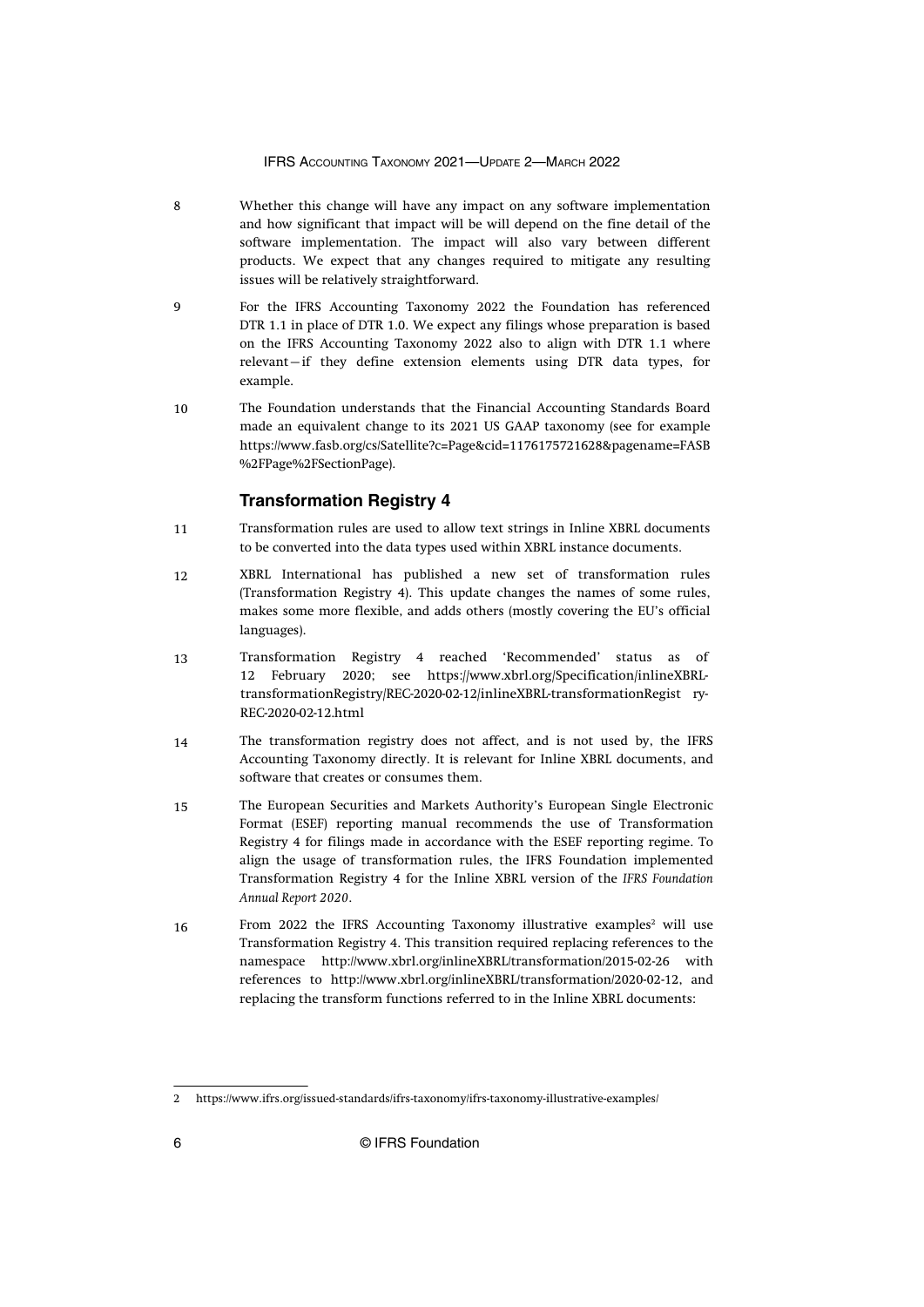#### <span id="page-7-0"></span>**Table 1—Transform function equivalents**

| <b>Existing transform function</b> | <b>Transformation Registry 4 equivalent</b> |
|------------------------------------|---------------------------------------------|
| Numdotdecimal                      | num-dot-decimal                             |
| Datedaymonthyearen                 | date-day-monthname-year-en                  |
| Zerodash                           | fixed-zero                                  |
|                                    |                                             |

#### **HTTPS**

- The Foundation decided to use HTTPS (rather than HTTP) addresses for the IFRS Accounting Taxonomy 2022 in hosting the IFRS Accounting Taxonomy XBRL files and in our canonical entry points. HTTPS provides: 17
	- (a) authentication—by allowing user software to check it is receiving content from the expected source, such as the IFRS Foundation, rather than a 'man-in-the-middle' impostor, reducing the possibility of anyone intercepting requests for IFRS Accounting Taxonomy content and injecting malicious content; and
	- (b) data integrity—by allowing user software to check that data received is complete and has not been accidentally corrupted when downloading.
- The specific changes required in the IFRS Accounting Taxonomy files were: 18
	- (a) catalog.xml—changed http://xbrl.ifrs.org to https://xbrl.ifrs.org in the rewriteURI element; and
	- (b) taxonomyCatalog.xml—changed http://xbrl.ifrs.org to https://xbrl.ifrs .org in all href attributes of entryPointDocument elements.
- Previously published IFRS Accounting Taxonomy files (that is, versions published prior to the IFRS Annual Accounting Taxonomy 2022) will remain available at their current HTTP addresses to avoid any retrospective impact. 19
- The Foundation expects that this change should have limited impact. Software may need to be reconfigured or updated to access HTTPS content, but we expect such changes to be simple to implement. 20
- The Foundation notes that several taxonomies published by the US Securities and Exchange Commission for use by Electronic Data Gathering, Analysis and Retrieval system submissions (such as their Document and Entity Information, Country, Currency, Exchanges and Standard Industrial Classification code adjunct taxonomies) have had HTTPS official addresses since their 2019 releases. 21

#### **Changes to reference URI links**

The Foundation decided to use HTTPS links leading to the new eIFRS service hosting facility, which will be available within the 'https:// www.taxonomy.ifrs.org' domain. These links were used instead of links containing the domain name 'http://eifrs.ifrs.org', which is currently used 22

© IFRS Foundation 7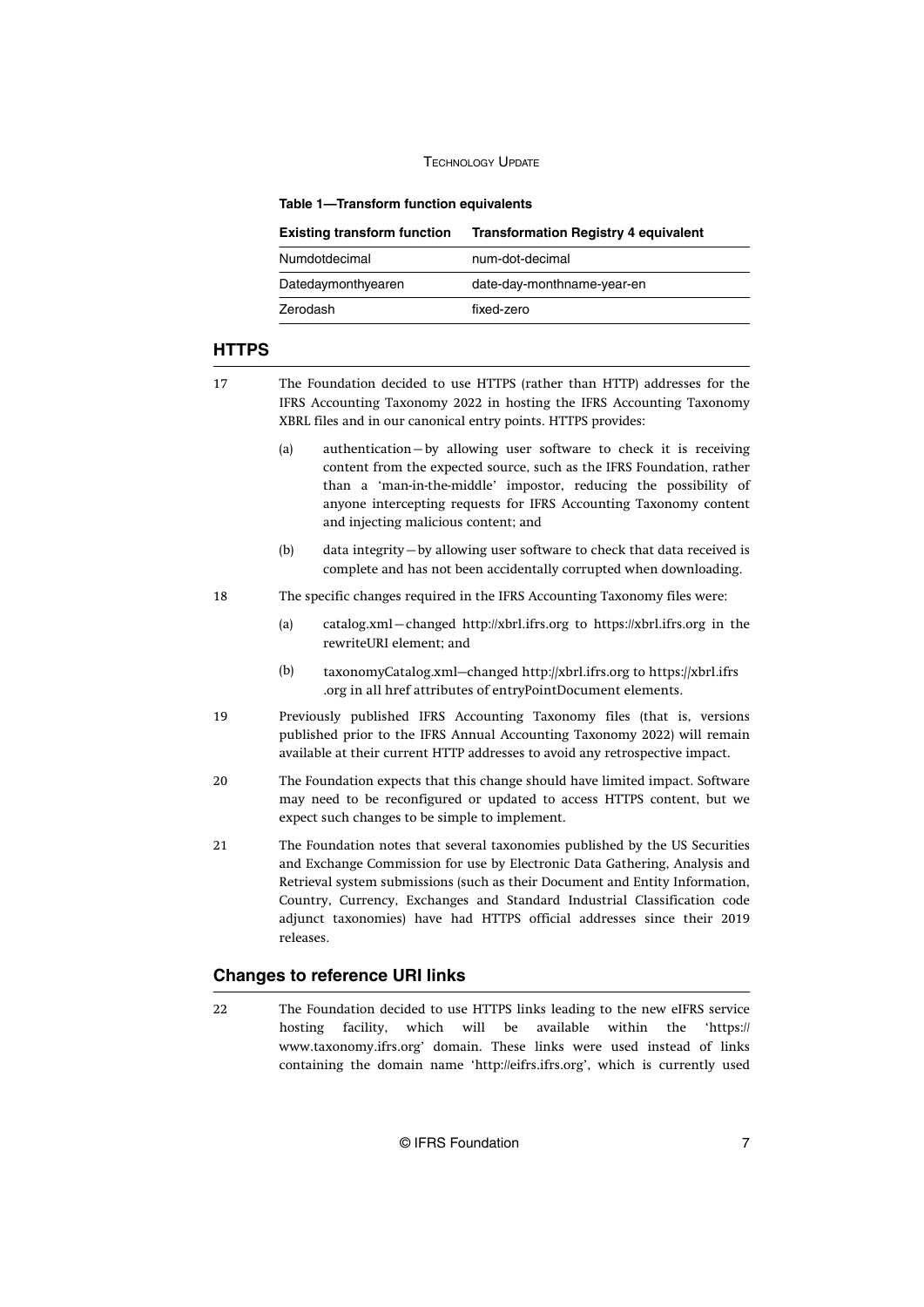within the ref:URI part of all IFRS Accounting Taxonomy references, and within the accompanying *IFRS Accounting Taxonomy Illustrated* documents.

- <span id="page-8-0"></span>The Foundation introduced this change for the IFRS Accounting Taxonomy 2022. Earlier versions of the IFRS Accounting Taxonomy are unaffected, and the links embedded within their ref:URI elements will continue to connect, within the new eIFRS service, to the appropriate locations detailing the related parts of IFRS Accounting Standards. We are committed to support at least the four most recent versions of the annual IFRS Accounting Taxonomy within the new eIFRS hosting facility.  $2<sub>2</sub>$
- The Foundation expects that this change should have limited impact. Software that utilises the IFRS Accounting Taxonomy ref:URI may need to be reconfigured or updated to access HTTPS content.  $24$
- Any software that currently attempts to parse the (undocumented) detailed structure of the links currently embedded in the IFRS Accounting Taxonomy files and *IFRS Taxonomy Illustrated* documents (in contrast to software that simply follows the links) may need additional adjustment as and when the pattern of the link addresses changes. However, we believe that such detailed parsing of the provided ref:URI information is, or would be, poor practice, is unlikely to occur, and, if it does, it should be discontinued.  $25$

#### **Additional entry points**

- The Foundation added entry points to the IFRS Accounting Taxonomy, to simplify its extension, that: 26
	- (a) are created for each reporting scenario (basic\_ifrs, combined, full-ifrs, full ifrs mc, mc, and ifrs for smes);
	- (b) include IFRS Accounting Taxonomy elements, all elements' labels including guidance labels and all existing IFRS Accounting Taxonomy references; and
	- (c) exclude Presentation, Definition, Calculation, Generic Label and Generic Reference linkbases, with the exception of the '[990000] Axis – Defaults' Extended Link Role (ELR) in the definition linkbase, which will be included to define the default members of axes.
- The proposed new entry points provide a base that regulators can use to extend the IFRS Accounting Taxonomy. The new entry points also enable regulators to provide reporting entities with a 'base taxonomy' on which they could build their instance taxonomies. The benefits of the base taxonomy should be contrasted with the current typical practice of using the 'core' schema files—containing just the definitions of the IFRS Accounting Taxonomy elements—as the starting point for regulator or entity taxonomies, a practice that requires regulators and entities specifically to provide any labels, axis defaults or references that might be needed. Regulators will now be able to allow reporting entities to easily include all necessary IFRS Accounting Taxonomy components. Users of financial data would then be able to interpret reporting entities' filings and to avoid accidental inconsistencies 27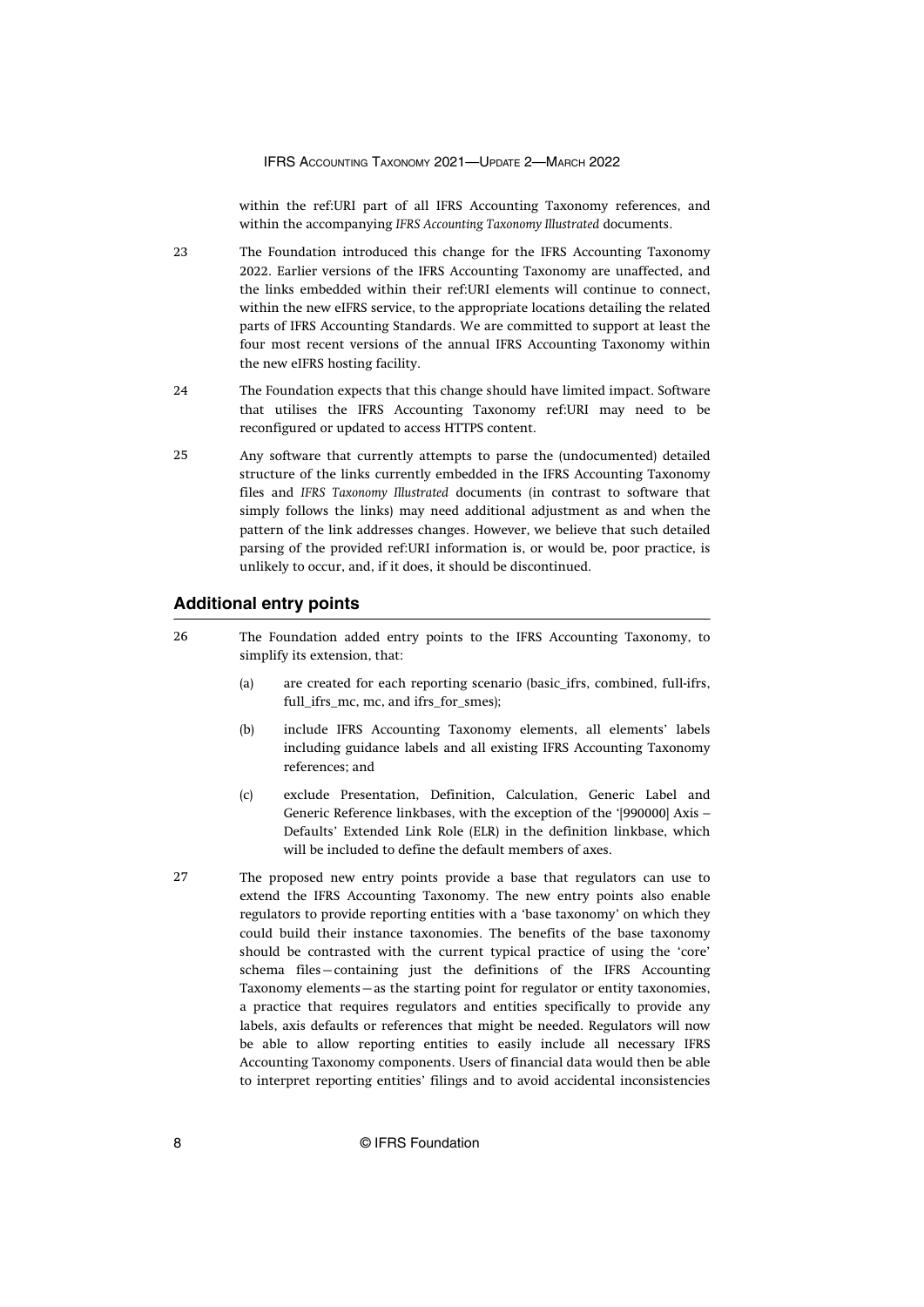without entities necessarily having to define custom schemas. This approach could simplify how filers use the IFRS Accounting Taxonomy architecture and increase the consistency of global IFRS filings.

<span id="page-9-0"></span>We used this naming convention for the proposed new entry points: 28

- (a) basic\_ifrs\_entry\_point\_ext\_YYYY-MM-DD.xsd;
- (b) combined\_entry\_point\_ext\_YYYY-MM-DD.xsd;
- (c) full\_ifrs\_entry\_point\_ext\_YYYY-MM-DD.xsd;
- (d) full\_ifrs\_mc\_entry\_point\_ext\_YYYY-MM-DD.xsd;
- (e) ifrs\_for\_smes\_entry\_point\_ext\_YYYY-MM-DD.xsd; and
- (f) mc\_entry\_point\_ext\_YYYY-MM-DD.xsd.

Here is an illustration of the components in use for the full-ifrs scenario:  $29$ 



#### **Changes to titles for definition linkbase roles**

- The Foundation has improved the titles of multiple ELRs within the definition linkbases in the IFRS Accounting Taxonomy that had previously used the same title. 30
- The previous approach to creating titles for ELRs in the definition linkbases was derived from the naming of presentation linkbases based on IFRS Accounting Standards. When multiple dimensional/table structures were derived from the same presentation group, the name of that group was given to all definition linkbases representing it. 31
- That practice made navigation through the IFRS Accounting Taxonomy definition linkbases more difficult than it could be because some taxonomy viewers only display ELR names when viewing the definition linkbases. 32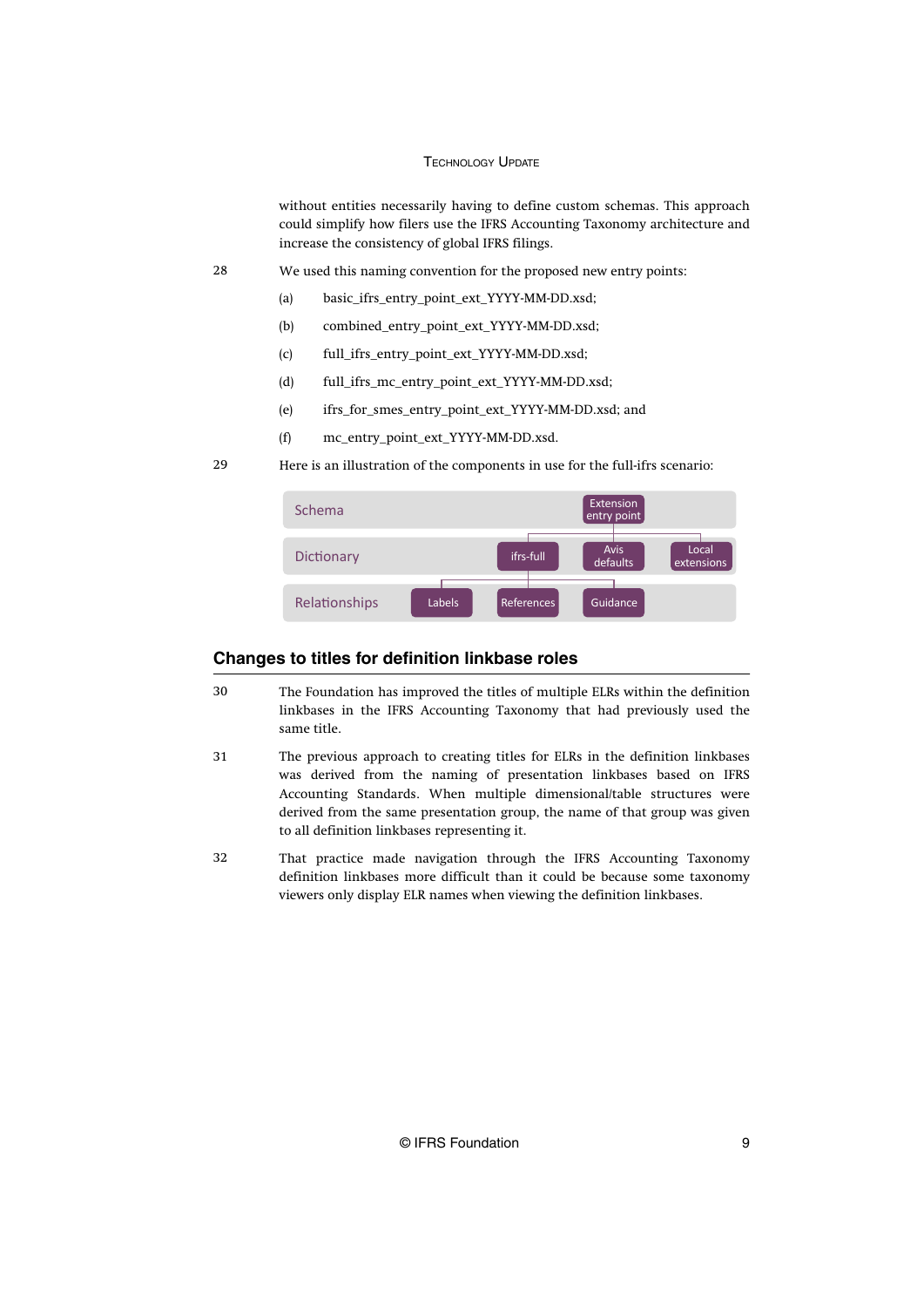To illustrate the resulting difficulty in finding a correct dimensional breakdown, consider this example from the IFRS Taxonomy 2021. Let us assume that we are looking for the 'Disclosure of detailed information about financial instruments' breakdown. In the definition linkbases there is a list of more than 30 ELRs related to 'Notes – Financial instruments':

|   | 由 822390a] Notes - Financial instruments  |
|---|-------------------------------------------|
|   | [+ 822390b] Notes - Financial instruments |
|   | 由 822390c] Notes - Financial instruments  |
| . |                                           |
|   |                                           |

We can find the 'Disclosure of detailed information about financial instruments' breakdown under the '[822390d] Notes – Financial instruments' group:

| B22390d] - Financial instruments                                            |
|-----------------------------------------------------------------------------|
| Disclosure of detailed information about financial instruments [abstract]   |
| Disclosure of detailed information about financial instruments [table]      |
| Disclosure of detailed information about financial instruments [line items] |
|                                                                             |

34

33

To simplify how an appropriate breakdown is found we have enhanced the titles of the ELRs with descriptions of the breakdown contained in each ELR. The example ELR in paragraph 33 will now appear as follows:

'[822390d] Notes – Financial instruments (Disclosure of detailed information about financial instruments)'.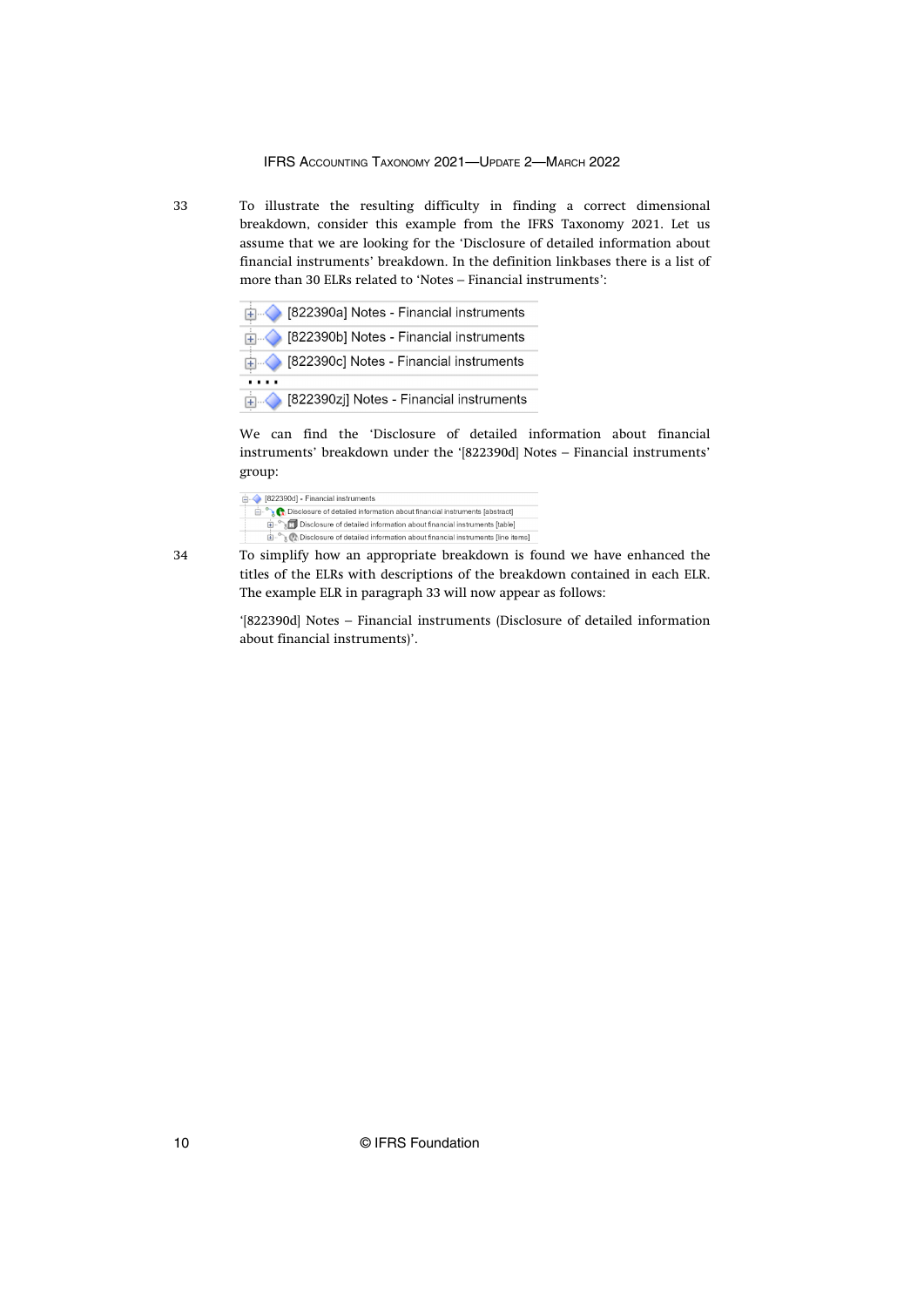## <span id="page-11-0"></span>**Appendix—IFRS® Accounting Taxonomy content terminology**

This appendix briefly explains the IFRS Accounting Taxonomy terms used in this document.

| Core content-IFRS Accounting Taxonomy elements                                                                                                                                                                                                                                                                                                                                                                                                                                                                                                                                                                                                     |                                                                                                                                                                                                                                                                                                                                                                                                                                                                                                                                                                                                                                                                                                                                |
|----------------------------------------------------------------------------------------------------------------------------------------------------------------------------------------------------------------------------------------------------------------------------------------------------------------------------------------------------------------------------------------------------------------------------------------------------------------------------------------------------------------------------------------------------------------------------------------------------------------------------------------------------|--------------------------------------------------------------------------------------------------------------------------------------------------------------------------------------------------------------------------------------------------------------------------------------------------------------------------------------------------------------------------------------------------------------------------------------------------------------------------------------------------------------------------------------------------------------------------------------------------------------------------------------------------------------------------------------------------------------------------------|
| The IFRS Accounting Taxonomy contains<br>elements that represent disclosures in<br>financial statements prepared in accord-<br>ance with IFRS Accounting Standards.<br>These elements are described using:                                                                                                                                                                                                                                                                                                                                                                                                                                         | These IFRS Accounting Taxonomy<br>elements have:<br>element names and element<br>identifiers-unique computer tags<br>used to identify and mark up the data.                                                                                                                                                                                                                                                                                                                                                                                                                                                                                                                                                                    |
| line items-which represent the<br>accounting concepts being reported.<br>They can be either numerical or<br>narrative, reflecting the figures and<br>narrative reported, for example,<br>'Assets', 'Property, plant and<br>equipment' and 'Description of<br>accounting policy for government<br>grants'.<br>axes and members-information<br>categories and components that<br>accounting concepts can be broken<br>down into or reported by, for example,<br>'Classes of property, plant and<br>equipment'. All axes in the IFRS<br>Accounting Taxonomy have a default<br>member that applies whenever a<br>preparer does not combine a line item | element standard labels-human-<br>$\bullet$<br>readable names reflecting the account-<br>ing meaning of an element. Some<br>elements have additional labels that<br>provide more specific descriptions, for<br>example, to indicate a total (total label)<br>or to distinguish between opening and<br>closing balances (period start and end<br>labels). Such additional labels do not<br>alter the accounting meaning of the<br>element but are used for displaying<br>IFRS Accounting Taxonomy presenta-<br>tion relationships.<br>element types (ET) - categories of<br>$\bullet$<br>permitted data values, for example,<br>text (T), text block (TB), monetary (M),<br>decimal (DEC), percentage (PER),<br>duration (DUR): |
| with a specific member to tag the value<br>of a disclosure.<br>tables-logical groupings of IFRS<br>Accounting Taxonomy axes, members<br>and line items.                                                                                                                                                                                                                                                                                                                                                                                                                                                                                            | text element types are used for<br>$\bullet$<br>narrative disclosures. They are also<br>used when IFRS Accounting<br>Standards do not specify the details<br>of a disclosure requirement, but<br>that disclosure requirement is<br>expected to be expressed in a free-<br>text format by a preparer.<br>text block element types are used<br>for a set of information which may<br>include, for example, numerical<br>disclosures, narrative explanations<br>and tables.                                                                                                                                                                                                                                                       |

*continued...*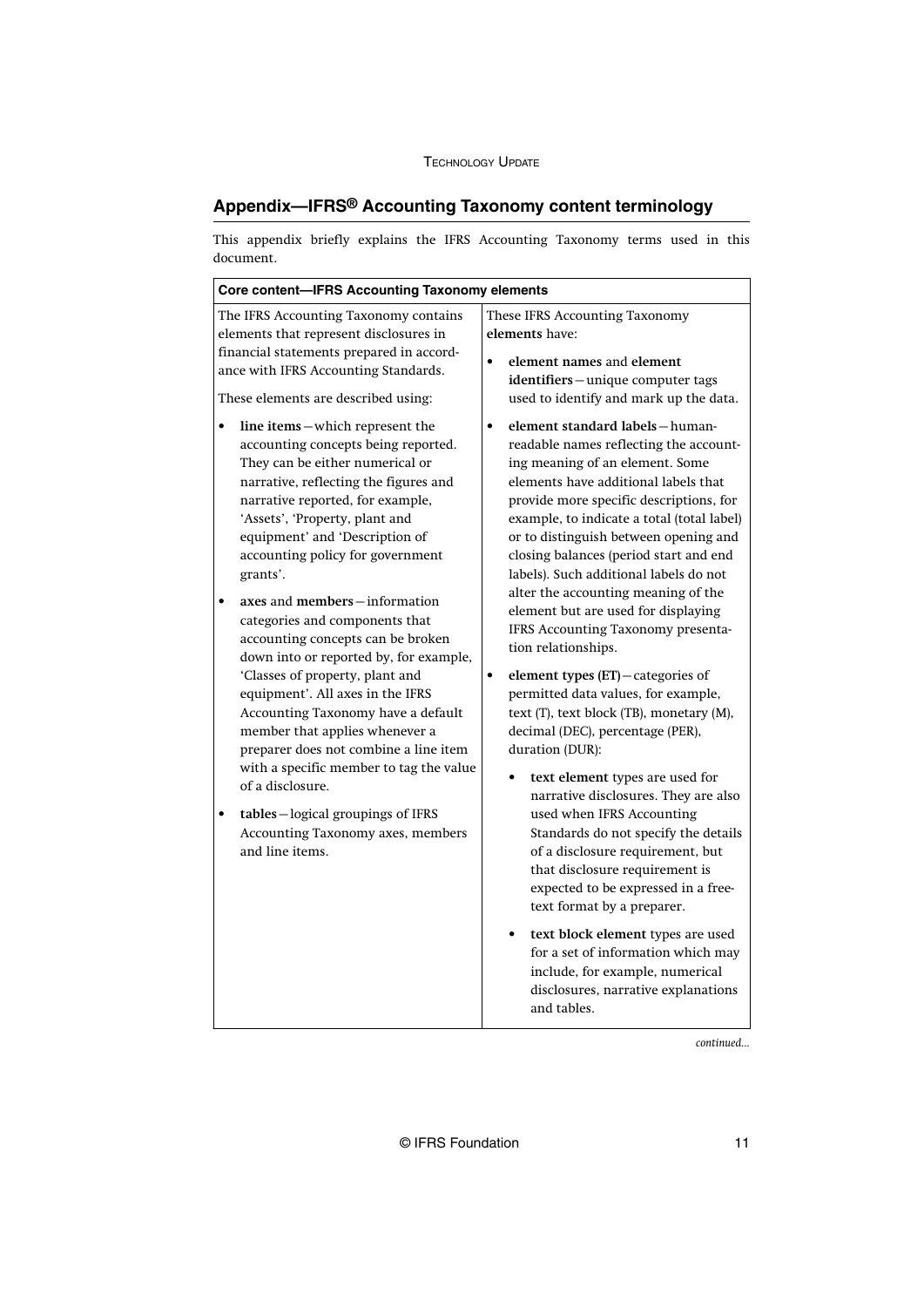#### IFRS ACCOUNTING TAXONOMY 2021—UPDATE 2—MARCH 2022

*...continued*

| Core content—IFRS Accounting Taxonomy elements                                                  |                                                                                                                                                                                                                                              |
|-------------------------------------------------------------------------------------------------|----------------------------------------------------------------------------------------------------------------------------------------------------------------------------------------------------------------------------------------------|
|                                                                                                 | element properties, such as:                                                                                                                                                                                                                 |
|                                                                                                 | the period – which indicates<br>whether the element is expected to<br>be reported for a period of time<br>(duration) or at a particular point<br>in time (instant); and<br>the balance – which indicates<br>whether the element is generally |
|                                                                                                 | expected to be reported as a credit<br>or a debit.                                                                                                                                                                                           |
|                                                                                                 |                                                                                                                                                                                                                                              |
| Supporting content—Documentation and references for IFRS Accounting<br><b>Taxonomy elements</b> |                                                                                                                                                                                                                                              |
| The IFRS Accounting Taxonomy provides                                                           | This content includes:                                                                                                                                                                                                                       |

| <b>laxonomy elements</b><br>The IFRS Accounting Taxonomy provides<br>supporting content explaining<br>the accounting meaning of an element. | This content includes:<br>references – which link an element to<br>the authoritative literature, for<br>example, IFRS 15 Revenue from Contracts<br>with Customers.<br>element reference types (ER) - which<br>define the source of an element, for<br>example, disclosure (D), example (E)<br>and common practice (CP).<br>documentation labels - which provide |
|---------------------------------------------------------------------------------------------------------------------------------------------|-----------------------------------------------------------------------------------------------------------------------------------------------------------------------------------------------------------------------------------------------------------------------------------------------------------------------------------------------------------------|
|                                                                                                                                             | a textual definition of each element.<br>The sources of these definitions are<br>the IFRS Accounting Standards and<br>their accompanying materials, when<br>available.                                                                                                                                                                                          |
|                                                                                                                                             | guidance labels – which are implemen-<br>tation notes that provide additional<br>help to preparers on the correct use of<br><b>IFRS Accounting Taxonomy elements</b><br>within an electronic report.                                                                                                                                                            |